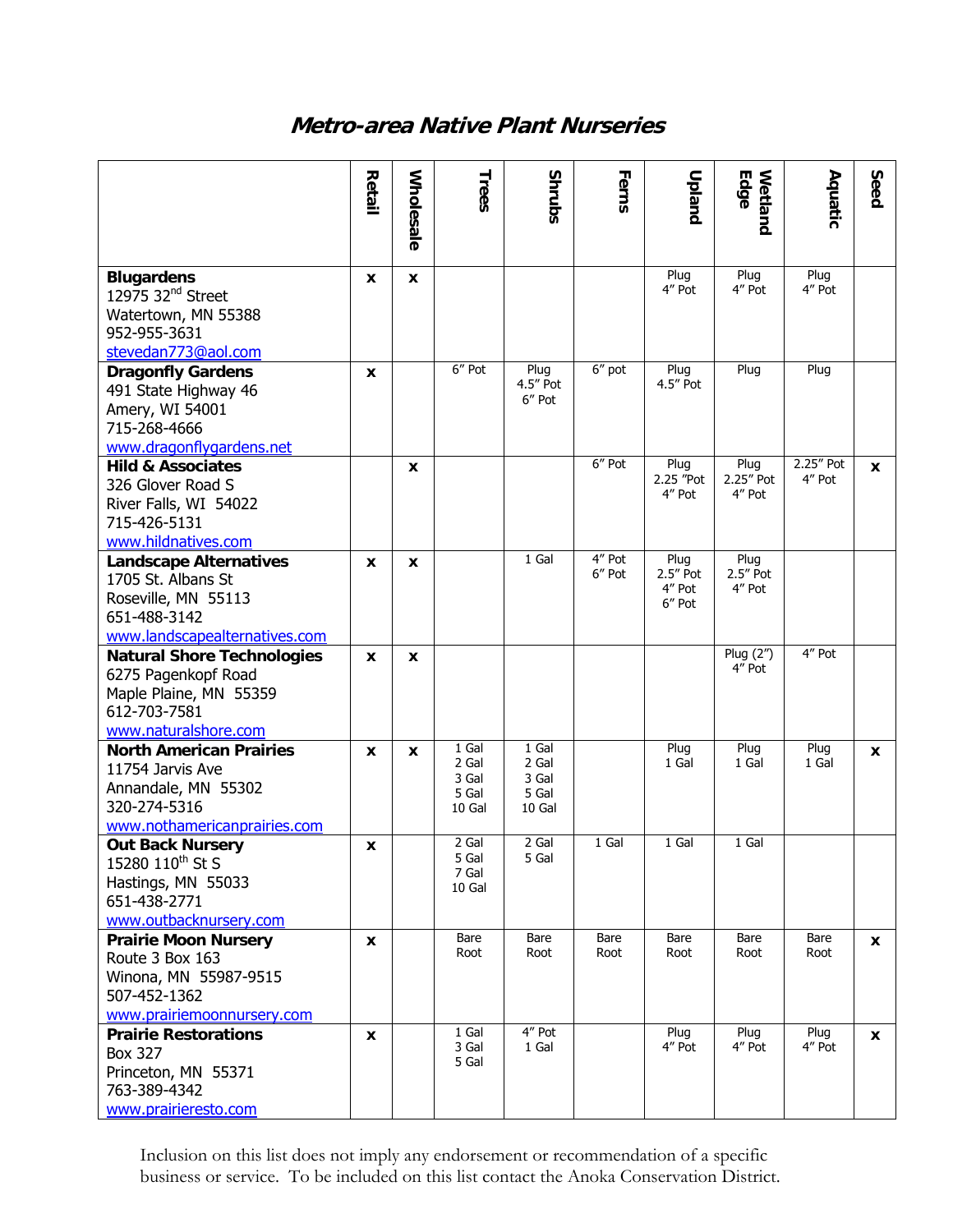# **Erosion-Control Blankets & Bio-Logs**

#### **Brock-White Company**

2575 Kasota Ave St. Paul, MN 55108 651-647-0950 Rick Kruger Dan Larsen

#### **Geo-synthetics, Inc.**

W239 N428 Pewaukee Rd Waukesha, WI 53188 800-444-5523 Larry Salzer

# **Jackson Landscape Supply**

10906 162nd St W Lakeville, MN 55044 952-435-6927 Jennifer Hildebrand

# **Natural Shore Technologies**

6275 Pagenkopf Road Maple Plaine, MN 55359 612-703-7581 Rob Langer www.naturalshore.com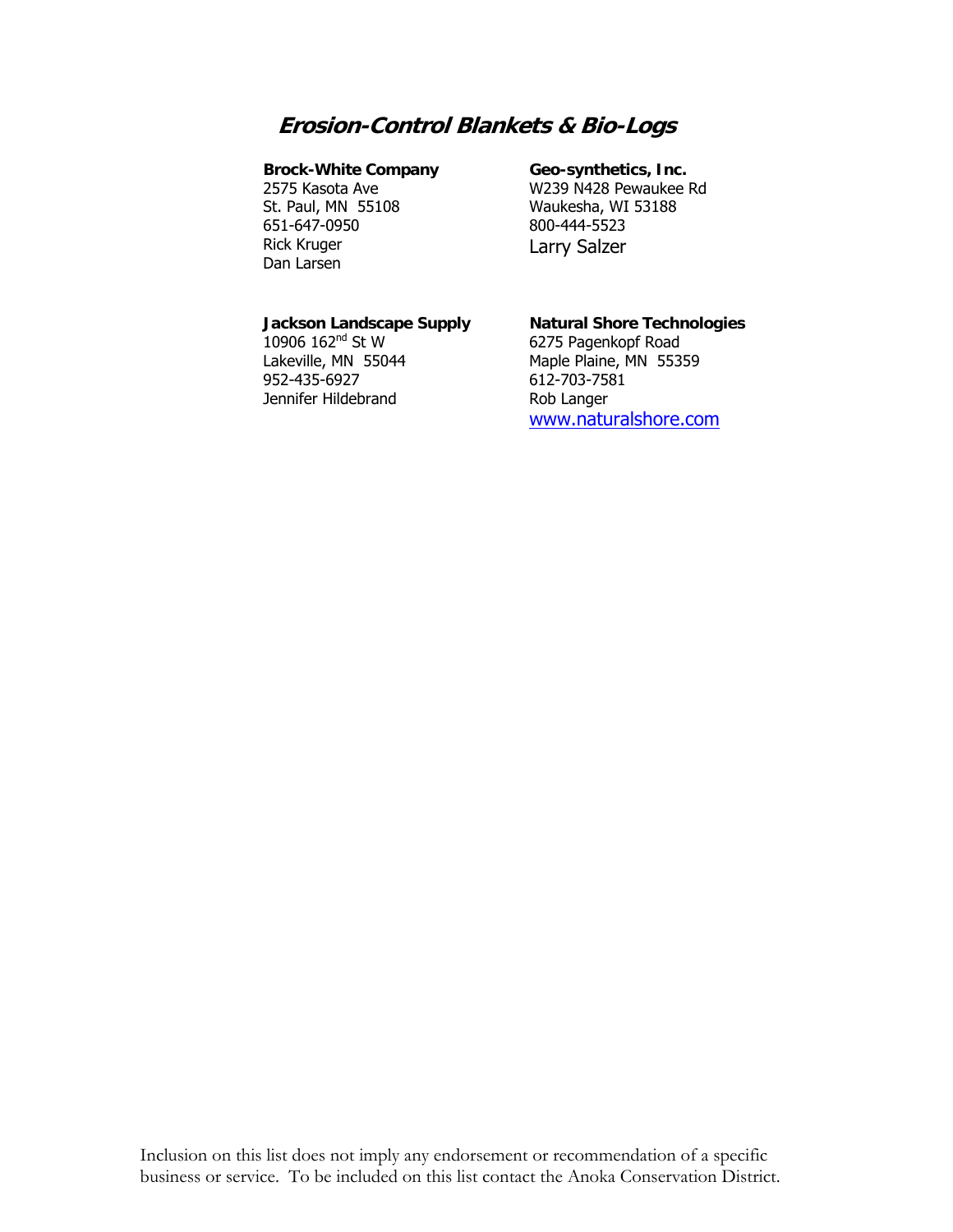# **Some Mulch Sources**

### **All Wood Products**

551 Barge Channel Rd St. Paul, MN 55107 651-224-7527

#### **Ceres Wood Mulches**

3825  $85^{\text{th}}$  Ave N. Brooklyn Park, MN 55433 763-425-8822

# **Forestland Nurseries**

20001 N Hwy 61 Forest Lake, MN 55025 651-464-7038

#### **G & K Landscape**

3101 Country Dr. Little Canada, MN 55117 651-481-9331

# **Jackson Landscape**

10906 162<sup>nd</sup> St W Lakeville, MN 55044 952-435-6927

### **Mogren Bros**

2582 White Bear Ave St. Paul, MN 55109 651-777-2734

### **Rock Gardens**

6074 Hodgson Rd Shoreview, MN 55014 651-490-3058

# **NRG Processing Solutions**

952-946-6999 Locations: Anoka/Bunker Hills **Burnsville** Cottage Grove Eagan Empire Lakeville Lino Lakes/Rice Creek Minnetrista **Shakopee**  St. Paul/Malcolm St. Paul/Pierce Butler

### **Cities with free mulch** (you pick up)

• Brooklyn Center: 763-569-3380 wood chips.

- Brooklyn Park: 763-493-8007 wood chips.
- Edina: 952-927-8861 compost.
- Maple Grove: 763-420-4400 compost.
- Oakdale: 651-730-2740 wood chips.
- Plymouth: 763-509-5506 shredded wood mulch
- Roseville: 651-490-2310 compost and wood chips.
- St. Louis Park: 952-924-2565 shredded wood and compost.
- Woodbury: 651-430-6655 wood chips.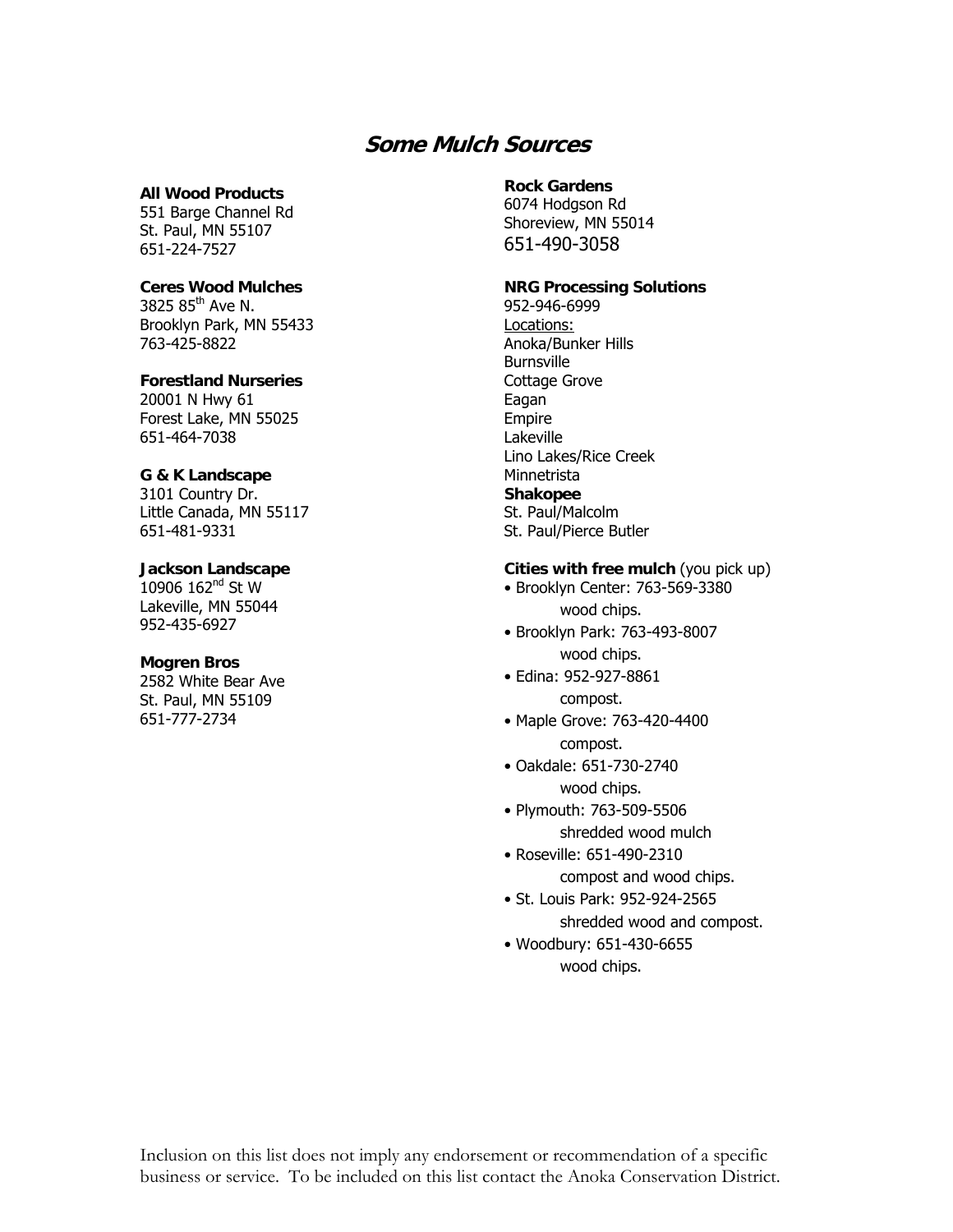# **Some Glyphosate-based Herbicide Sources**

#### **Anoka Independent Grain & Feed**

 $2315$   $2^{nd}$  Ave N Anoka, MN 55303 763-421-3160 'Killzall' 24oz RTU – 4.35

#### **Bachman's**

Multiple locations 'Roundup'

#### **Beisswenger's Hardware**

1360 Old Hwy 8 New Brighton, MN 55112 651-633-1271 'Killzall' Quart – 21.00 'Aquatic Killzall' Quart – 39.00

## **Dundee Nursery & Landscaping**

16800 Hwy 55 Plymouth, MN 55446 763-559-8471 'Killzall'

#### **Fair's Garden Center**

9340 Fairway Maple Grove, MN 55369 763-425-4212 Killzall' Quart – 14.99 'Aquatic Killzall' Quart - 34.99

### **Home Depot**

Multiple locations 'Roundup'

### **Lotus Lawn & Garden**

78 W 78th St Chanhassen, MN 55317 952-949-0726 'Killzall' Quart – 24.99

## **Menards**

Multiple locations 'Roundup'

# **Mickman Bros**

14630 Hwy 65 Ham Lake, MN 55304 763-434-0449 'Killzall' 'Aquatic Killzall'

**Minnesota Valley Garden Center**  3232 W 150th St Shakopee, MN 55379 952-445-9160 'Killzall' Pint – 14.99 / Quart – 26.99

## **Otten Bros Nursery & Landscape**  PO BOX 249

Long Lake, MN 55356 952-473-5425 'Killzall' 16oz – 12.95 / 24oz RTU

#### **The Tree House**

12369 Point Douglas Hastings, MN 55033 651-437-7625 Killzall'Ouart – 21.95 'Aquatic Killzall' Quart – 32.95

#### **UAP / Timberland / Verticon**

4821 Xerxes Avenue N. Minneapolis, MN 763-535-1030 'Roundup Pro' (2.5 gal)  $-$  145.00 'Cleanup Pro' (2.5 gal) - 105.62 (35.00/gal)  $'Ro$ deo' (2.5 gal) - 215.90  $'Aqual/ (2.5 gal) - 86.19$  (28.54/gal)

Note: For use near the water's edge, *`Aquatic* Killzall'' & 'AquaNeat' are similar in formulation to Monsanto's 'Rodeo' Aquatic Herbicide. No local sources of quart-sized 'Rodeo' were found in the metro area during our research. (2.5 gallons seems to be the minimum size for 'Rodeo' that is available locally).

Note: For use out of drift-range from the water's edge (5-10' away), 'Killzall' & 'Cleanup Pro' are similar in formulation to Monsanto's 'Roundup' Herbicide. There are also other brands of generic glyphosate-based herbicides. Look on the label to make sure that "glyphosate" is the active ingredient. Try to get the concentrate form, rather than the Ready-to-Use (RTU) which is usually too watered-down.

Note: A permit is required from the DNR-Division of Fisheries for application of herbicide below the Ordinary High Water Mark (OHW) on wetlands, lakes & streams. Contact: 651-772-7956 (talk with Neil)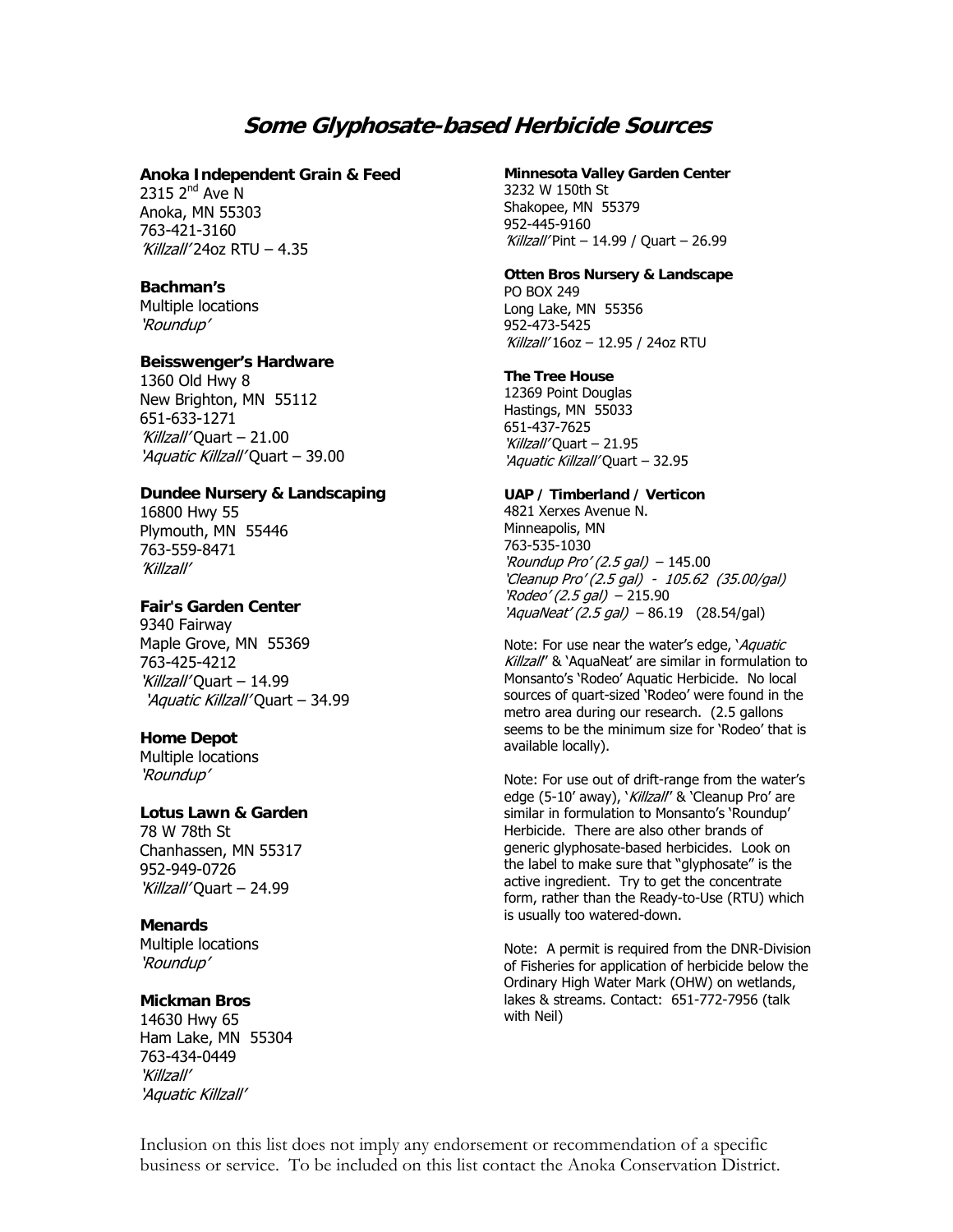# **General Herbicide Application Instructions**

Herbicide application info:

For use near the water's edge, use Monsanto's 'Rodeo' Aquatic Herbicide (or equivalent) - 41% Active Ingredient. For use out of drift-range from the water's edge (8-10' away), use Monsanto's 'Roundup-Pro' Herbicide (or equivalent) - 41% Active Ingredient.

For low-volume hand-held sprayers, recommend a 5-10% solution (6.5 - 13 ounces of herbicide per gallon of water). Spray coverage should be uniform with at least 50 percent of the foliage contacted. Coverage of the top one-half of the plant is important for best results.

Herbicide should be applied twice. After 1st spraying, wait two weeks then spray any remaining live undesirable vegetation. After final spraying, wait one week before planting live plants.

Consult manufacturer's Material Safety Data Sheet for more information.

Note: A permit is required from the DNR-Division of Fisheries for application of herbicide below the Ordinary High Water Mark (OHW) on wetlands, lakes & streams. Contact: 651-772-7956 (talk with Neil).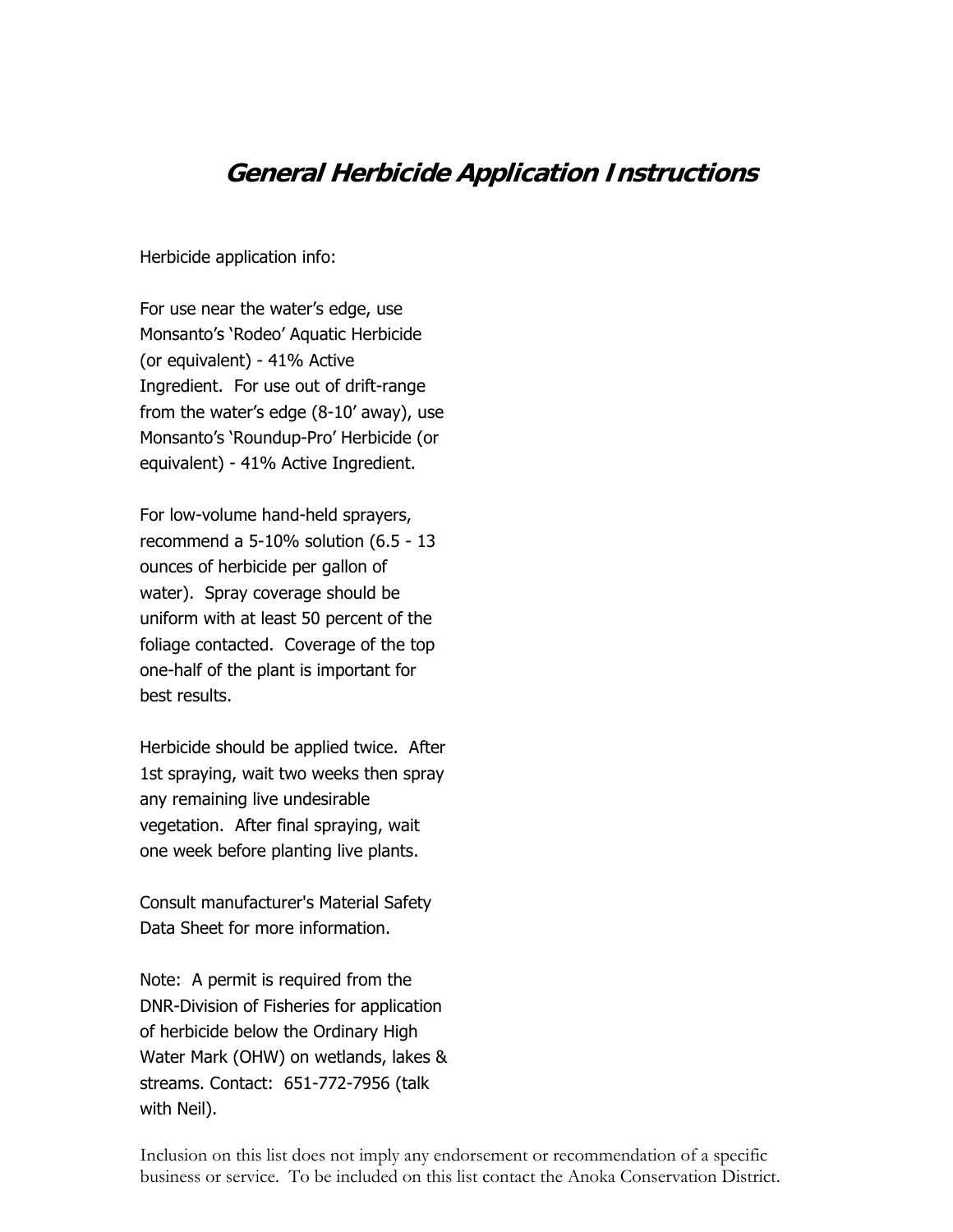# **Native Plant Restoration Consultants**

**Applied Ecology**   $4316$  45<sup>th</sup> Ave S Minneapolis, MN 55406 612-724-8916 appliedecology@yahoo.com

**Applied Ecological Services**  21938 Mushtown Road Prior Lake, MN 55372 Phone: 952-447-1919 www.appliedeco.com

# **Bonestroo, Rosene, Anderlik & Assoc.**  2335 Highway 36 W Roseville, MN 55113 651-636-4600 www.bonestroo.com

#### **Cattail Corner**

520 Sixth Street Howard Lake, MN 55349 320-543-3511 cattailcorner@msn.com

# **Country Acres Gardens**  12975 32<sup>nd</sup> Street

Watertown, MN 55388 952-955-3631

## **Dragonfly Consulting**

491 State Highway 46 Amery, WI 54001 715-268-4666

# **Ecological Gardens**

4105 Washburn Ave N Minneapolis, MN 55412 612-588-3942 www.ecologicalgardens.com

**Ecological Strategies, LLC**  4050  $39<sup>th</sup>$  Ave S Minneapolis, MN 55406 612-721-6021 carolynecarr@hotmail.com

#### **Energyscapes**

3754 Pleasant Ave S Minneapolis, MN 55409 612-821-9797 www.energyscapes.com

**Fortin Consulting**  215 Hamel Road Hamel, MN 55430 763-478-3606 fci@iaxs.net

**Go Native**  509 Second Street NE Minneapolis, MN 55413 612-378-7060 gonativemn@hotmail.com

**Green Spirit** 

3000 East  $26<sup>th</sup>$  Lane Minneapolis, MN 55406 612-726-7067 greenspirit@bitstream.net

# **Gustafson Design, Inc.**

1845 Wisconsin Ave N Golden Valley, MN 55427 763-544-4215 www.gustafsondesign.com

**Hild & Associates** 

326 Glover Rd S River Falls, WI 54022 715-426-5131 www.hildnatives.com

**Hilscher Design and Ecology, Inc**  910 Oakgreen Ave N Stillwater, MN 55082 651-436-3836 hilscherdesign@comcast.net

**Intuition Logic**  16020 4<sup>th</sup> Ave N Minneapolis, MN 55447 612-845-4475 bsripp@aol.com

**Kestrel Design Group**  5140 Hankerson Ave, Ste 1 Edina, MN 55436 612-928-9600 www.kestreldesigngroup.com

**Kunde Co., Inc.**  2489 Rice St, #160 Roseville, MN 55113 651-484-0114 www.kundeco.com

**Minnesota Native Landscapes**  14088 Hwy 95 NE Foley, MN 55329 320-968-4222 www.mnnativelandscapes.com

### **Monarch Landscapes**

3903 120th Lane NW Coon Rapids, MN 55433 763-427-4846

**Native Heritage Landscapes**  815 W Tenth St Hastings, MN 55033 651-438-3949

**Natural Resources Restoration, Inc.**  2013 Walnut Avenue NW

New Brighton, MN 55112 651-636-3462 candresen@attbi.com

**Natural Shore Technologies**  11000 Independence Ave Champlin, MN 55316 612-703-7581 www.naturalshore.com